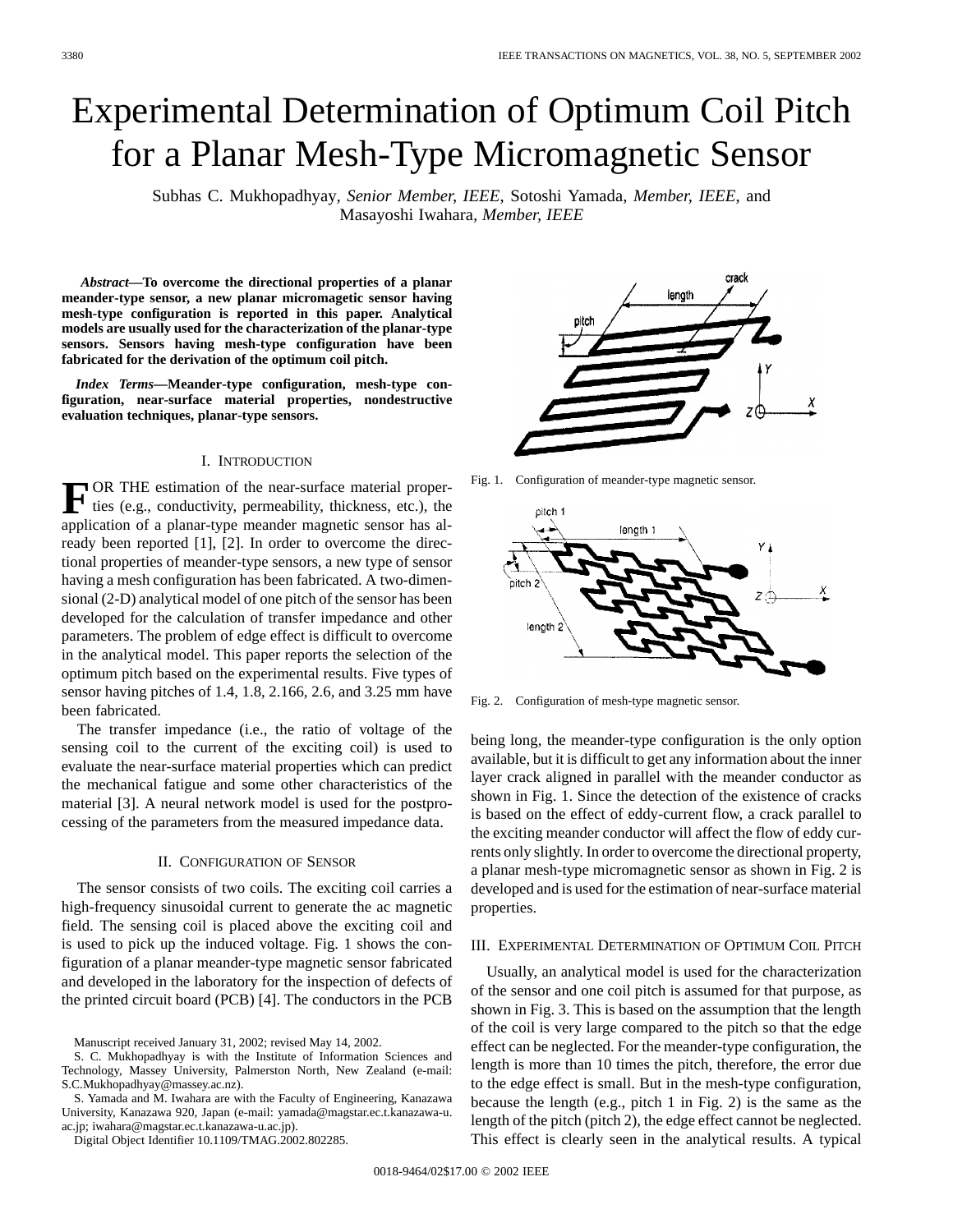

Fig. 3. Two-dimensional representation of analytical model of one coil pitch.



Fig. 4. Schematic of electroplated material.



Fig. 5. Variation of resistive part of the transfer impedance with the conductivity of the intermediate layer for different coil pitches.

case is presented here. To inspect the electroplated material used in the blade in a gas turbine, catastrophic failure is very much dependent on the intermediate layer, as shown in Fig. 4.

A few analytical results for this case are presented here. Fig. 5 shows the variation of the resistive part with the conductivity of the intermediate layer for different coil pitches. It is seen that the resistive part is a maximum corresponding to the coil pitch of 2.166 mm. Fig. 6 shows the variation of the resistive part with the liftoff of the sensor for different coil pitches. It is very difficult to choose the optimum pitch of the sensor from this result. In order to avoid this problem, an experimental approach is adopted for the determination of optimum coil pitch of the sensor.

Five types of sensor, having pitches of 1.4, 1.8, 2.166, 2.6, and 3.25 mm, have been fabricated and characterized using the experimental setup as shown in Fig. 7. A Hewlett-Packard impedance analyzer HP 4194A is used for the measurement of transfer impedance. A square coil pitch has been assumed here,



Fig. 6. Variation of resistive part of the transfer impedance with the liftoff of the sensor for different coil pitches.



Fig. 7. Experimental setup.

TABLE I EXPERIMENTAL DATA

| Material        | Pitch<br>1.4 mm | Pitch<br>$1.8$ mm | Pitch<br>$2.166$ mm $ 2.6$ mm | Pitch  | Pitch<br>3.25 mm |
|-----------------|-----------------|-------------------|-------------------------------|--------|------------------|
| Copper          | 0.0559          | 0.0639            | 0.0642                        | 0.0623 | 0.0589           |
| Aluminum        | 0.0748          | 0.0862            | 0.0875                        | 0.0839 | 0.0786           |
| Molybde-<br>Num | 0.0913          | 0.1112            | 0.1159                        | 0.1096 | 0.1054           |
| Tungsten        | 0.0915          | 0.1124            | 0.1167                        | 0.1103 | 0.1079           |

which means pitch 1 and pitch 2 of Fig. 2 are the same. An integer number of coil pitches has been assumed and the area covered by each of them is kept constant.

Table I shows the experimental results. The resistive part of the transfer impedance for different surface materials with different coil pitches of the sensor are shown. It is seen that the resistive part of the impedance increases with the increase in coil pitch from 1.4 to 2.166 mm and then starts decreasing. So the coil pitch corresponding to 2.166 mm is chosen as the optimum coil pitch for the present configuration of the sensor. The impedance is used for the estimation of surface material properties through a neural network model.

# IV. EXPERIMENTAL IMPEDANCE DATA AND ESTIMATION OF NEAR-SURFACE MATERIAL PROPERTIES

The transfer impedance of the sensor obtained from the experiment is used for the estimation of near-surface material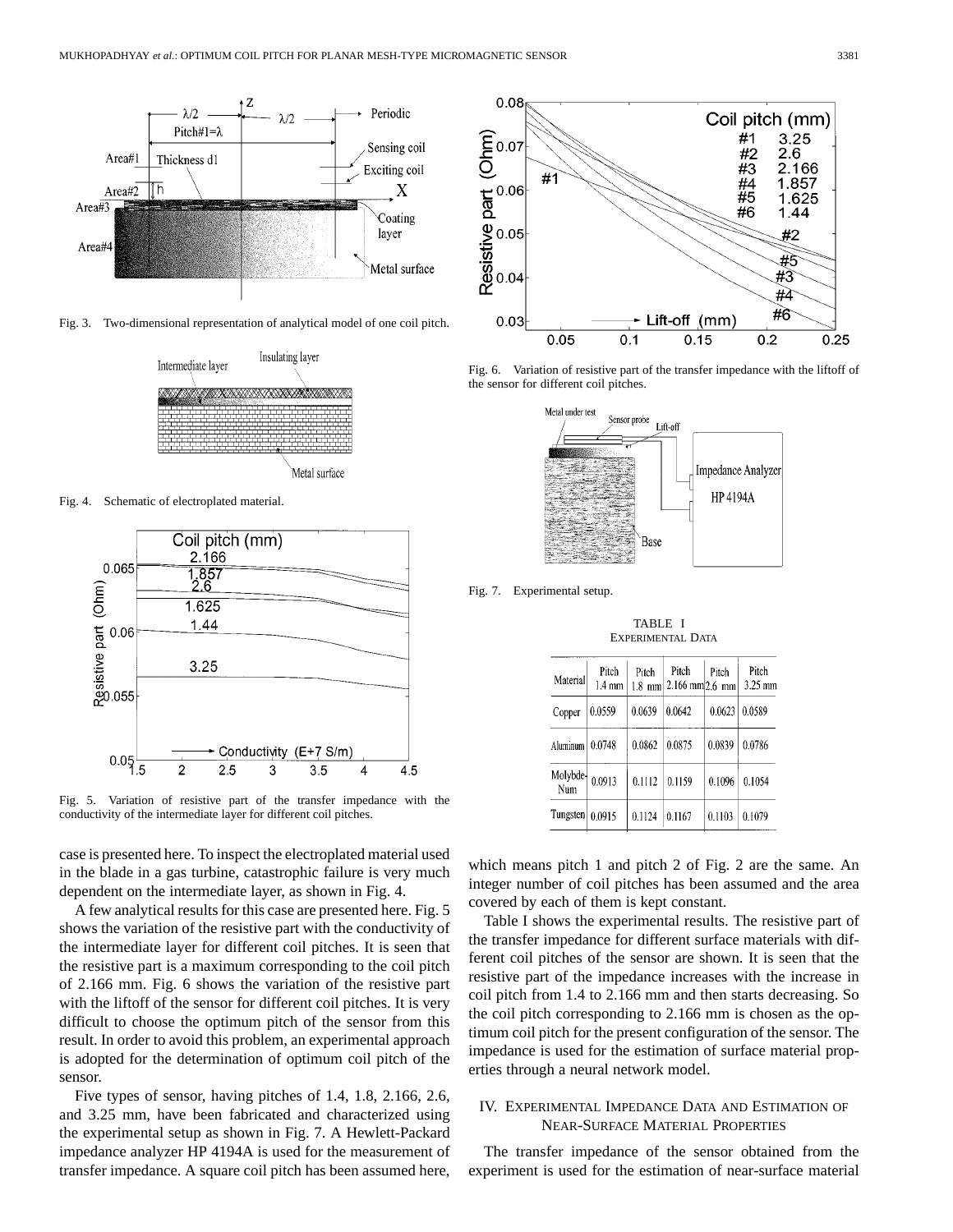

Fig. 8. Grid system for the estimation of surface properties.



Fig. 9. Schematic representation of neural network model.

properties. The transfer impedance of the sensor depends in a complex way on near-surface material properties along with many other parameters. There is no simple and direct method of estimating the near-surface properties from the impedance data. An approach based on an off-line generated grid system is used in [1]. The data for the grid system is generated from the analytical model and is developed by plotting the imaginary part of the impedance versus its real part for the parameters of interest at one particular frequency. A conductivity–thickness measurement grid, shown in Fig. 8, corresponds to an operating frequency of 1 MHz. Each node of the grid system in Fig. 8 has fixed conductivity and thickness. The measured impedance data is plotted on the grid as shown by  $O$  in Fig. 8 and the surface properties are estimated by interpolation technique.

Instead of using the grid system, the use of a neural network model is reported here. A schematic representation of a simple neural network model is shown in Fig. 9 in which the real and imaginary part of the impedance are used as inputs. The conductivity and thickness (or liftoff) are considered as outputs.

TABLE II COMPARISON OF RESULTS OBTAINED USING GRID SYSTEM AND NEURAL NETWORK

| Conductivity of<br>aluminium | From grid<br>system, $S/m \times 10^7$ | Using neural<br>network mode,<br>$S/m \times 10^{7}$ |  |
|------------------------------|----------------------------------------|------------------------------------------------------|--|
| with no lift-off             | 3.6                                    | 3.53                                                 |  |
| with 0.1 mm lift-off         | 3.7                                    | 3.54                                                 |  |
| with 0.2 mm lift-off         | 3.8                                    | 3.53                                                 |  |
| with 0.3 mm lift-off         | 3.8                                    | 3.51                                                 |  |
| with 0.4 mm lift-off         | 3.4                                    | 3.49                                                 |  |

MATLAB's neural network toolbox has been used for the solution. The data used for the generation of the grid system can be used to train the neural network. Depending on the situation, the model can have two, three, or even more outputs. A simple model has been developed and the results obtained from it are compared with that obtained utilizing a grid system [2] in Table II. It is seen that the level of error is consistent. The level of the error can be reduced using experimental data to train the network.

#### V. CONCLUSION

A new planar micromagnetic sensor having mesh-type configuration is reported in this paper. The optimum pitch of the sensor has been derived from the experimental results. The measured transfer impedance of the sensor has been used for the estimation of near-surface material properties through a simple neural network model.

#### **REFERENCES**

- [1] N. J. Goldfine and D. Clark, "Near-surface material property profiling for determination of SCC susceptibility," in *Proc. 4th EPRI Balance-of-Plant Heat Exchanger NDE Symp.*, June 1996, pp. 1–11.
- [2] S. C. Mukhopadhyay, S. Yamada, and M. Iwahara, "Investigation of near-surface material properties using planar-type meander coil," in *Proc. 10th Int. Symp. Applied Electromagnetics and Mechanics (JSAEM Studies in Applied Electromagnetics and Mechanics)*, vol. 11, Tokyo, Japan, May 2001, pp. 61–69.
- [3] Y. Shi and D. C. Jiles, "Finite element analysis of the influence of a fatigue crack on magnetic properties of steel," *J. Appl. Phys.*, vol. 83, no. 11, pp. 6353–6355, June 1998.
- [4] S. Yamada, H. Fujiki, M. Iwahara, S. C. Mukhopadhyay, and F. P. Dawson, "Investigation of printed wiring board testing by using planar coil-type ECT probe," *IEEE Trans. Magn.*, vol. 33, pp. 3376–3378, Sept. 1997.